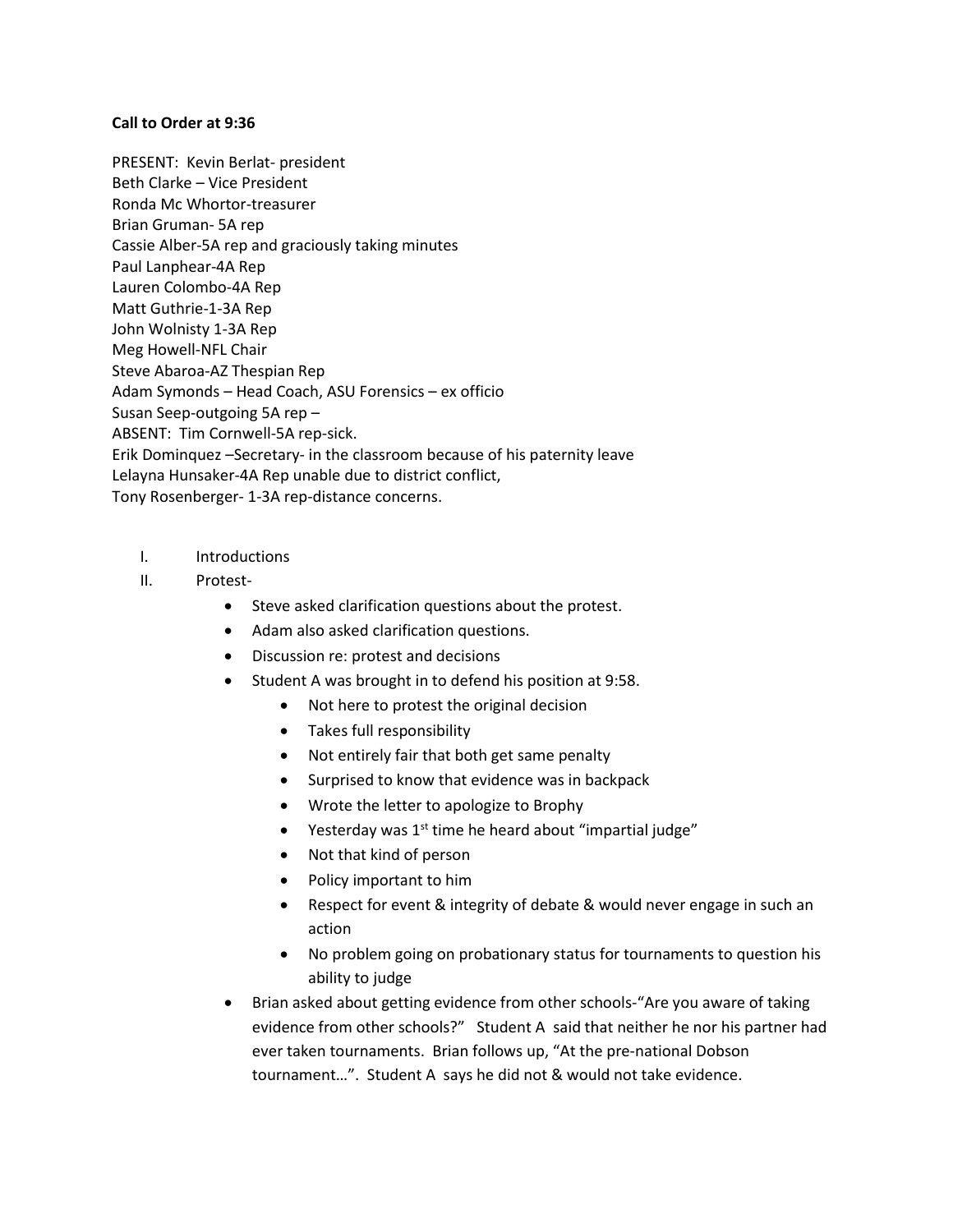- Matt asks about card clipping. Student A says that he was reading from laptop he was in read view mode and so the card could not be seen. Promise he was not actually card clipping. The physical evidence printed shows where he was stopping.
- Brian is troubled by the cloud over them. Student A says he doesn't want to be viewed that way. Unfortunate thing that happened at State…but he did not take evidence…Novice did and doesn't know why he kept it. He thought they were Camp files…Student B claims to read it but no team at state was running that case…it was to learn how to go against it. The file was not for a team competing at State, rather CPA.
- Student A is coaching at Dobson now.
- Student A asking for permission to judge. Policy is highly specialized; you need a history with it.
- Discussion followed on clarification of terms, and sanctions.
- The committee report:
	- After reading the letters of appeal, listening to Student A's statements and answers to questions, and discussing the matter, the FLA Executive board has unanimously decided the following:

1) There will be no change in sanction until a letter of apology is received by the coach of Brophy College Prep, with a copy to Kevin Berlat. Despite statements to the contrary, Brophy has never received an official apology for the incident. Student A says that an apology was e-mailed the night before the meeting, but it was never received. When given a chance to use a computer to pull up the e-mail, he could not produce the sent e-mail from his outbox.

2) Once the letter of apology is received, the following conditions go into effect:

a) Student A will be eligible to attend and judge at tournaments starting in January 2012.

b) He will be allowed to judge Novice Division Policy Debate.

c) As per his own suggestion, he will be on a probationary status. We expect a well written, educational reason for decision on each ballot. In addition, board members may sit in on rounds that he judges, to monitor his behavior.

d) The probationary status will be reviewed at the April FLA Board Meeting.

10-0 vote

### **FLA Convention/Tournament Debrief**

• Thanks to Susan, applause all around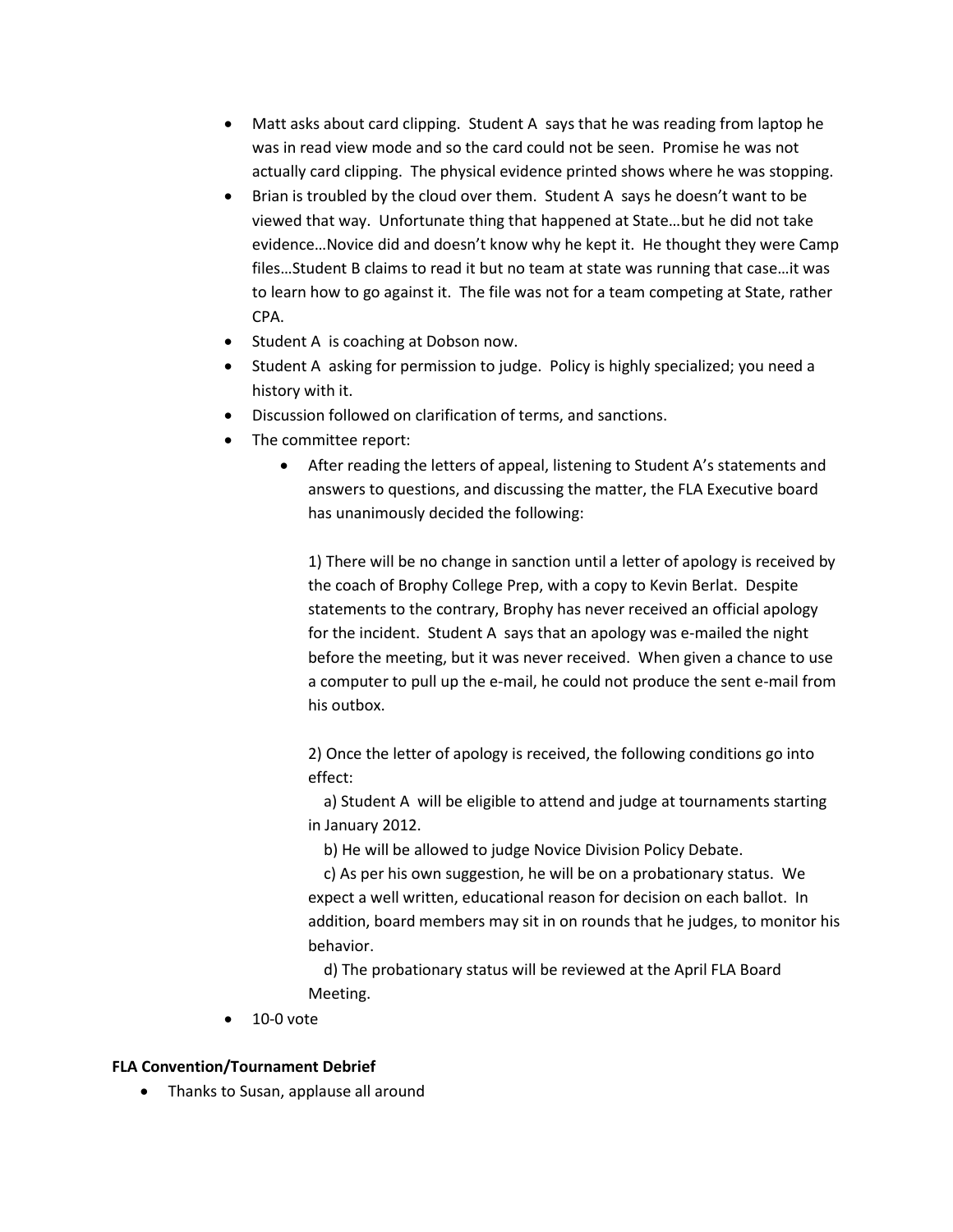- Survey at end—feedback received—novices complained about too much walking…just wait until they get to college-hosted tournaments—The spontaneous new coaches workshop will be held by Meg Howell earlier next year before convention---separate and before is necessary---the convention shouldn't be the first time meet us
- Practice tournament too early some teams can't get ready in time
- Workshops were good
- Erik brought his squad which helped learn how to judge & compete
- Winslow & other out of towns brought huge squads to observe
- Experienced kids enjoyed the comedy improv-successful
- Susan says willing to host again next year and to let her know the date
- $\bullet$  January 25<sup>th</sup> meeting, a date will be set so that Horizon can plan.
- I. MINUTES-Steve accepts, Meg 2nds-all adopt-will post on website
- II. Conference Representative Reports-
	- 5A Winter Trophy- Tim was going to confirm McClintock & price, Concern about Gilbert
	- Adam ASU is back up to host
	- Kevin will get with Timmy to get decision
	- Meg asked Adam about advertising for judges in ASU paper
	- 4A Report-Site for Trophy confirmed & AJ will take State
	- 1-3A Report-Sites were determined but RV is hosting Trophy and so there is a concern. He assured he would host WT.
	- River Valley and Salpointe are asking to be moved out of the 3A conference.
	- Kevin said conference alignments exist because of legislative council. Appeals go to the council.
- III. Organizational

**Thespian**- Had conference on Saturday as well & had more participation.

- -North, Central & South alignment. Holbrook & Payson are the only north schools. Lake Havasu etc will go to Greenway.
- -1 Acts can have 5-8 minutes of music/song.

-State 1 Acts at Sabino HS, Tucson

**NFL-** waiting til Spring, no minutes yet, meeting of NFL just occurred,

**-**Meg got email from Candy, next fall will be doing another district committee conference & our committee will go

**-**site is still up in air with Central/Brophy

**-**Congress…completely unaffiliated judges for NFL quals

# **FLA- nothing**

**NFHS-** committee meeting a couple of weeks ago

**-**booklets all online for NFHS member coaches

**-**million dollars liability for \$20 – strongly recommended for all coaches, even the volunteer assistants.

**-***Forensic Quarterlies* will be online for a price this year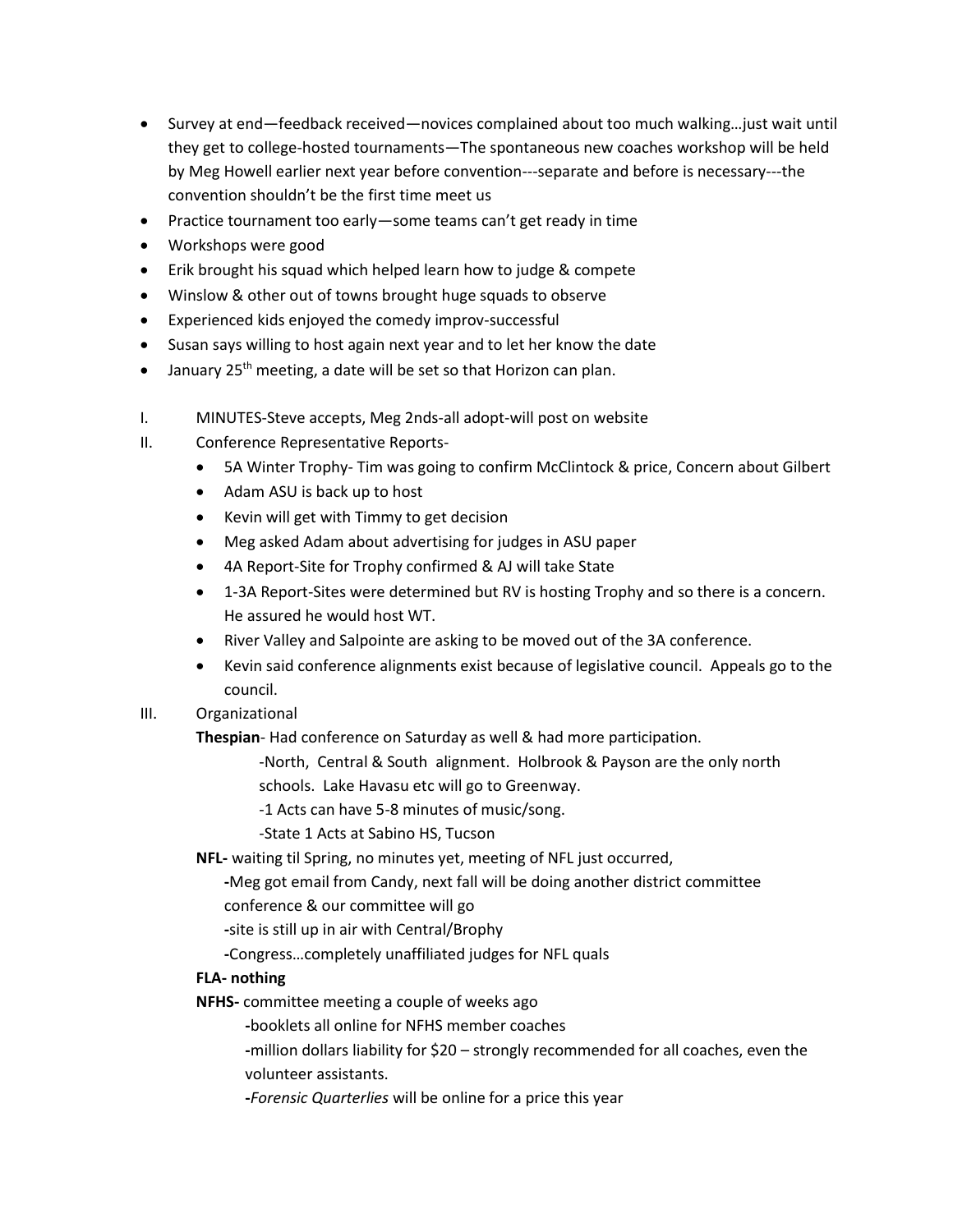-Fundamentals of Coaching-All AZ coaches have to take (not S&D currently) -Creating a course for S&D down the road, curriculum for judges-this might be something we can use for judge certification

-Kevin Berlat attended the Speech, Debate, and Theater committee meeting, and the State Directors meetings in Indianapolis. Many topics of interest were discussed.

## **IV. Calendar Updates**

- Calendar Updates- On FLA website
- PCDS tournament-raised \$1200 for K2 Foundation

## **V. FLA Website**

FLA Website-over 3000 hits so far. Information is being updated more regularly.

## **VI. Adding the Rotating Event for State**

• Rotating Event for AIA State-possibly get a sponsorship for trophies and scholarships – That discussion must be handled by Brian at the AIA.

### **VII. Public Relations Officer-**

Approved at meeting, will be submitted to AIA legislative council in March

## **VIII. Pins for Tournament ID**

- Cassie showed pin, discussed concerns, crisis plan
- Matt feels not necessary with variety of people at any school
- Paul mentioned buying them and selling as fundraiser
- Dean Visser suggested wristbands or lanyards as judge and official identification.

## **IX. Computer Use in Debate Events**

- Convention voted to adopt NFL rules and aligning all events with NFL rules for computer use
- Discussion about what is "downloadable" in a round occurred & no clear-cut standard
- Moved by Steve,  $2^{nd}$  by Beth
- Cassie called question, Meg seconded
- $\bullet$  11-1-0

# **X. AIA Divisional Alignments starting in 2012-13**

Eventual will of body to remain in current alignment, John's plan was 2nd

### **XI. Hall of Fame Election**

- Congrats to Meg
- Kevin has plaque, hammer, and nail but Dean has to ask higher up
- AIA might be moving offices
- Meg suggests that we put our history of our state champions to put up on website & suggests we look at the Ohio State website for guidance
- Submissions for Hall of Fame-Sue Norris & Barb Williams were nominated
- Kevin liked online vote

### **XII. Tournament Host Rotation Proposal**

- 4A and 1-3A takes care of their own house
- 5A needs to set something up
- Meg says send an email to see if they can be on rotation basis